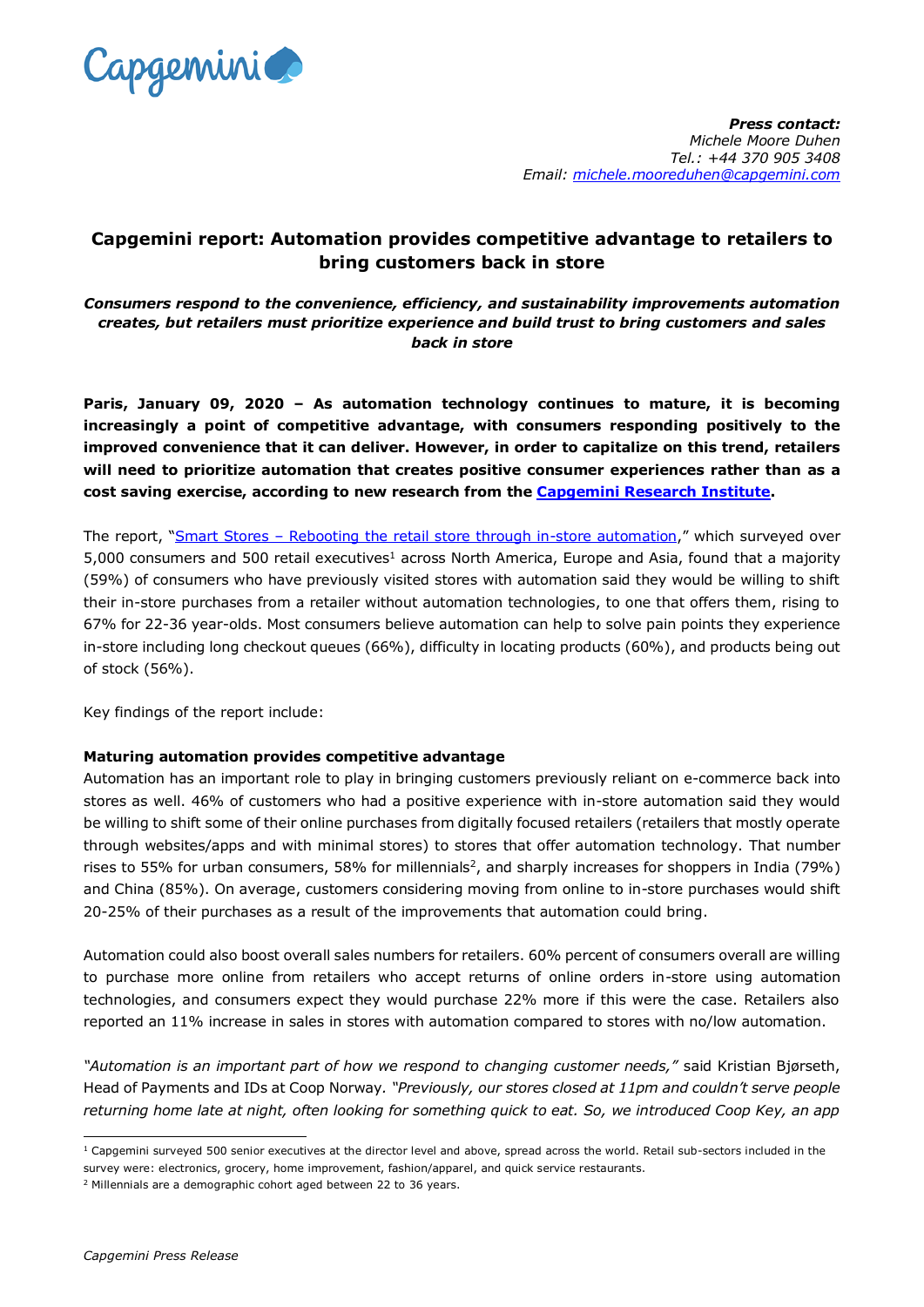

*that allows consumers to enter an unstaffed store after hours, and self-serve entirely. We're now seeing substantial revenues between 11pm and midnight, and improved numbers for high-margin products such as frozen pizzas. Security and age-verification are ensured by biometrics in the app that identify every individual customer."* 

## **Customers want retailers to link automation to sustainability**

Retailers and their customers alike see the need to link automation to the sustainability agenda. Three quarters (75%) of retailers think automation can help them offer more sustainable and environmentally friendly solutions. This reflects a growing consumer desire to shop with retailers that can demonstrate green credentials. Consumers surveyed said they would prefer to shop with retailers who use automation to reduce food waste (69%), reduce consumables such as printed receipts (63%), improve energy efficiency (58%), and provide sustainability information regarding products (52%).

### **Retailers must understand local trends**

As retailers scale up their use of automation (nearly 21% of stores are currently automated across areas such as in-store navigation and order fulfilment, but this is expected to increase to 36% by 2022), the report highlights that they need to be rigorous about understanding customer needs and concerns locally.

While most consumers think automation has the potential to address their pain points in-store, there are both positive and negative nuances at a country level which the sector needs to accommodate in order to succeed. For example, 43% of consumers said they feel like an "unpaid sales assistant" when using a selfcheckout, this number rose to 61% for respondents in India.

The research also found that retailers underestimate customer concerns and are often misaligned with their priorities. While overall 59% of customers said they would avoid a store if it was using facial recognition to identify them (specifically 53% in the UK, 60% in the US and the Netherlands, 66% in Germany and 67% India) just 23% of retailers thought this would be the case. These contrasts were most significant in France, where just 4% of retailers believed customers would avoid a store using facial recognition yet 62% of consumers said they would avoid these stores.

There are also differences in the importance that retailers' regard automation by retail subsector. For example nearly half of grocery and apparel retailers (47% and 45%, respectively) said their leadership considers automation a strategic imperative, compared to just 21% of electronics retailers, and to an overall average of 40%.

Tim Bridges, Global Head of Consumer Goods and Retail at Capgemini notes, *"Automation provides a huge opportunity for retailers to gain back some of the ground they've lost to digital-native competitors and protect the market share they currently have through better efficiency, more convenience, and better sustainability. Making the right investment choice and acknowledging the need for a range of deployments across different functions could unlock significant potential across both operational and customer-facing department. Even in our technology-centric world it's rare to find one investment opportunity with such wide-reaching potential."*

# **Report methodology**

Capgemini surveyed 5,110 consumers across North America, Europe, and Asia, along with 500 senior executives at the director level and above, spread across the world. Retail sub-sectors included in the survey were: electronics, grocery, home improvement, fashion/apparel, and quick service restaurants. Ninety-three percent of organizations had reported revenue of more than \$1 billion in FY 2018. The global survey took place from October to November 2019.